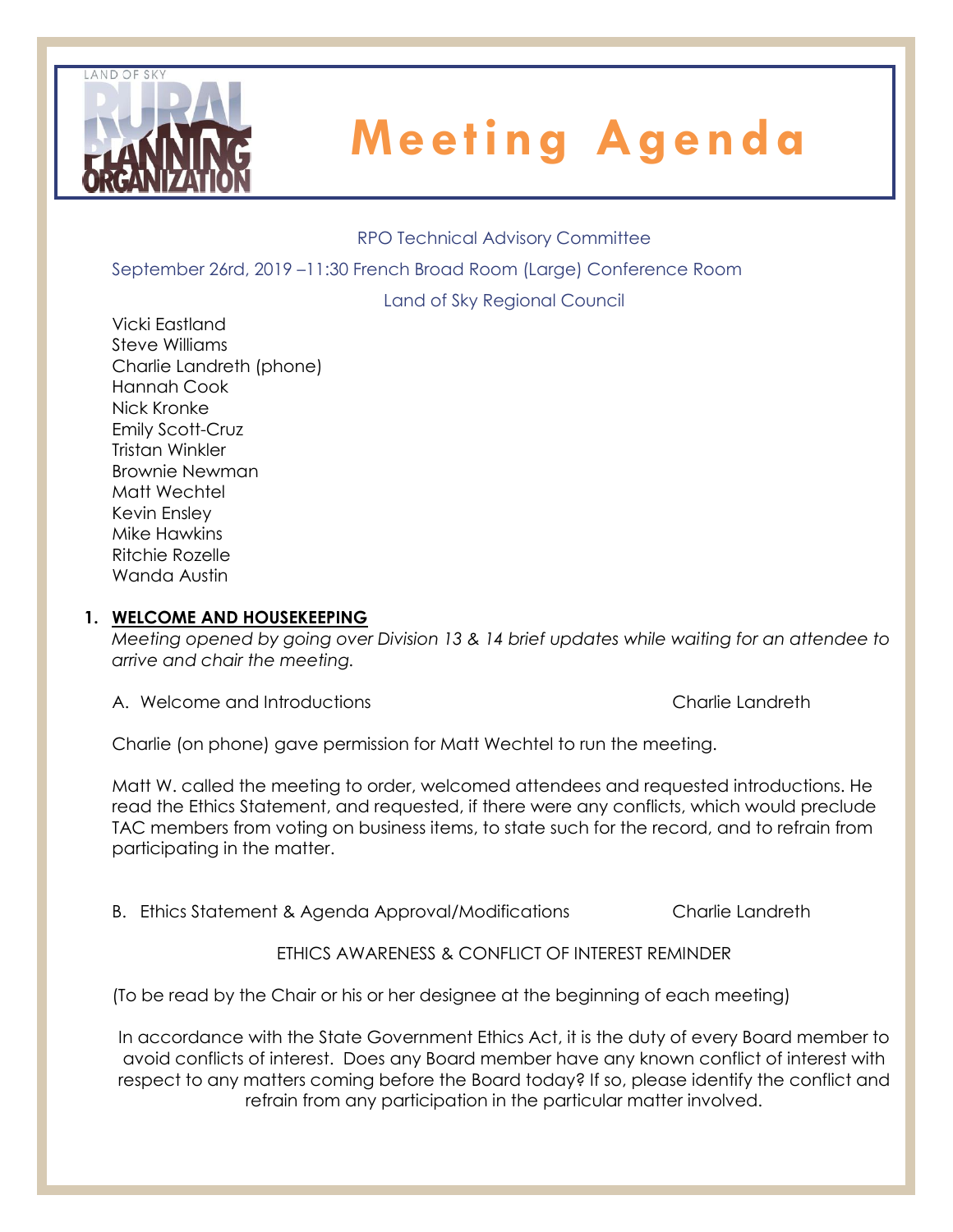

*Brownie moved to approve the agenda as presented. Keven Ensley seconded and the motion carried without further discussion.*

### **APPROVAL OF TAC MINUTES**

*Brownie moved to approve the minutes from the February 28, 2019 LOSRPO TAC meeting. Keven Ensley seconded and the motion carried without further discussion.*

#### **2. APPPROVAL OF PREVIOUS TCC MEETING MINUTES**

Minutes from the RPO TAC February 28th, 2019 Meeting Charlie Landreth

#### **3. PUBLIC COMMENT**

No members of the public present for comment.

#### **4. LAND OF SKY RPO TAC BUSINESS Items**

A. LOSRPO Letters of Support for Rural Transit Providers FTA 5310 Elderly and Persons Living w/ Disabilities Applications NCDOT PTD Vicki Eastland

Vicki Eastland requested that the RPO TAC vote to approve three letters of support for funding.

This year, there were three applicants—Haywood County to continue program, Transylvania County to continue current voucher program that contracts with local providers that allows people to transport individuals qualifying for funds out of the county for medical appointments, LOS Senior Companion Program to continue program that provides senior companion volunteers that provide individual transportation by giving fuel money to volunteers.

#### *Kevin Ensley motioned to approve and Mike Hawkins seconded the motion to approve. Motion passed without discussion.*

B. Regional Trail Work Group Update Tristan Winkler

MPO and RPO has been working at creating a high-level vision of what a regional trail could look like without imagining new greenways, but by combining existing plans and improve regional connectivity. Work group encouraged the trails that ended up in the plan should be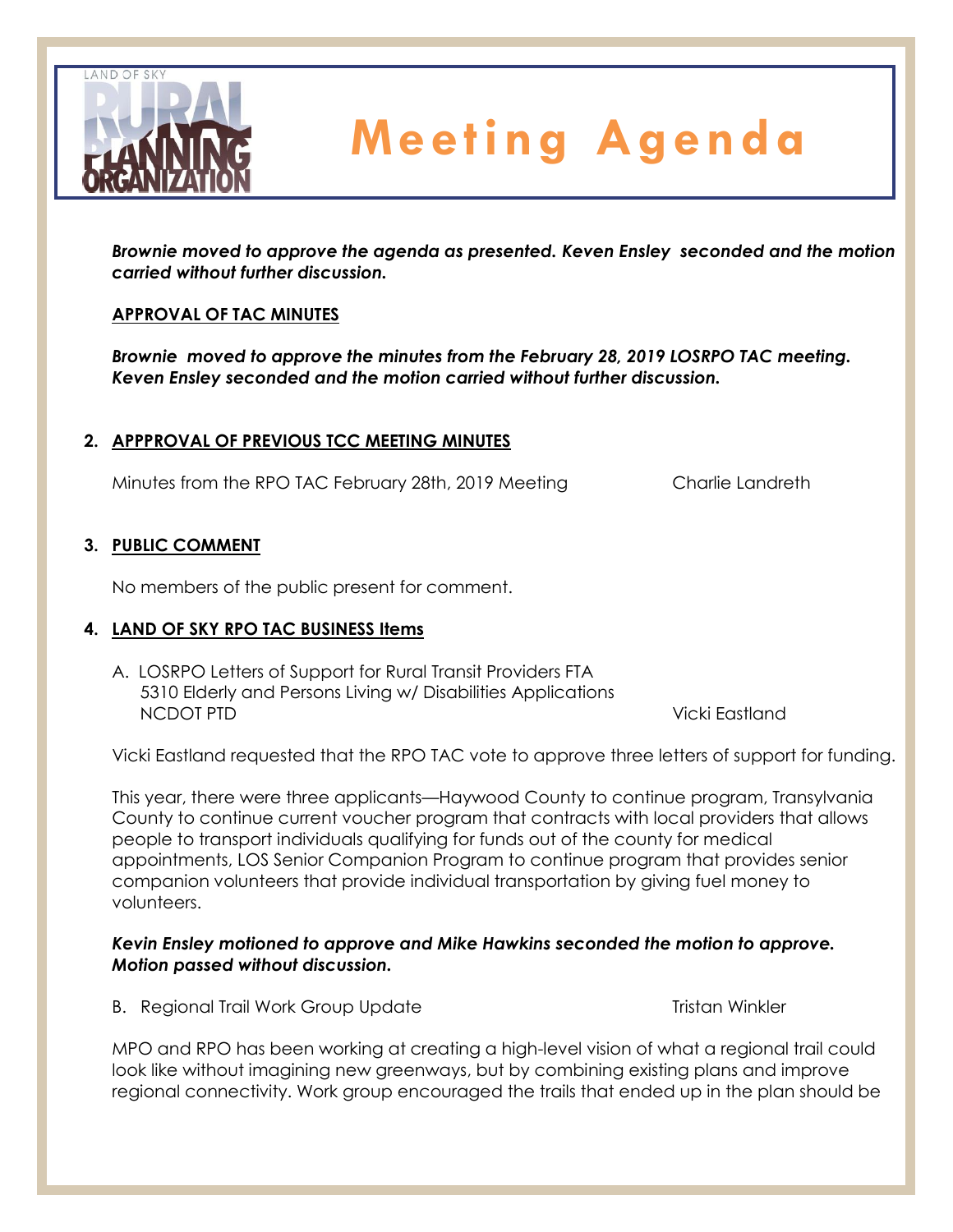

ones that connect to more than one county. There is approximately 150 miles of proposed trails and greenways, of which only 12 are currently built. Many don't have alignments yet. For a lot of the sections, we have proposed straight lines (Mills River to Brevard for example). Again, all of these are based either on existing trails or existing local plans. Some are not included in local plans such as the Weaverville to Mars Hill stretch. This was proposed because of the more reasonable connection from Weaverville to Mars Hill as opposed to Weaverville to Marshall. Town of Canton is having discussions about a path not yet written in a plan too. Work group asked to be shown future connections, especially Fonta Flora Trail—a planned greenway that would connect to East Asheville, and to be shown natural assets existing. Another facet of the work group was branding. It was recommended that the name Hellbender WNC Trail Network be the name for the plan to pay homage to the native salamander, sound tough, be marketable for tourism, while simultaneously reflecting local character. We will be coming out with a draft of the plan later this year.

### *No action by the board needed on this item.*

C. NCDOT I-26 Communications Plan David Uchivama

Wanda Austin providing update via phone because David Uchiyama is not present.

We held a media day on 11/25, officially kicking off the i-26 project. From that, we had radio stations and TV stations present. We just wanted to get across the message that over the next 4 years, there will be a lot going on and that the traveling public knows not to "be the rubbernecker" and look back at construction activities going on. There should be a social media campaign starting today with regular updates along with regular updates in news outlets.

Ritchie R. asked what social media accounts would have updates.

Wanda Austin said it will be updated through Twitter, Facebook, and news media. It will be updated in the Interstate Corridors account, NCDOT, and Division account (?)

### *No action by the board needed on this item.*

D. Complete Streets Policy Update Vicki Eastland On August 8<sup>th</sup> Board Meeting with NCDOT, a new Complete Streets Policy was printed out. The most important aspects of the policy being the cost share and the construction of bicycle, pedestrian, and transit facilities in conjunction with highway projects. If your jurisdiction has locally, county, RPO, or state adopted plan that identifies bike/ped/transit project and falls on funded highway corridor, it will be constructed and paid for in full by NCDOT. If it is not in a plan but is deemed necessary, then it can be constructed in that process but will have a local cost share. This is important because CTPs can be amended so amend plans so that there is greater chance of funding for bike/ped/transit projects. This also applies for any project in STIP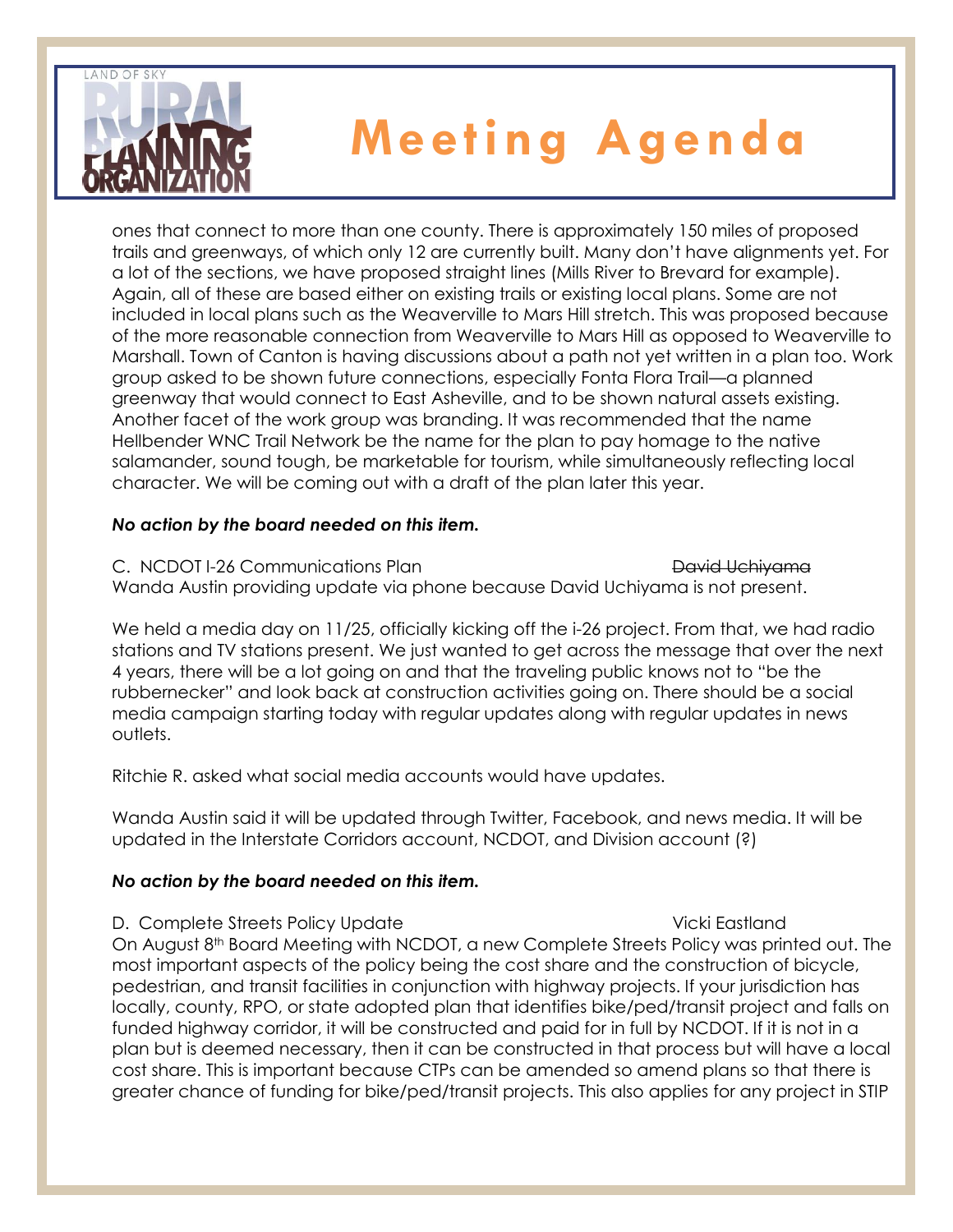

that does not have an environmental document complete. In Madison County, US 2570, we can get pedestrian accommodations included in project. For Transylvania County, R-5800 does not have a document so ped/bike/transit accommodations will be constructed by NCDOT. Get your plans in order and adopted.

Hannah Cook, NCDOT, received citizen of Mars Hill call this week with requests for sidewalks. If that is not in portion of plan though, how do we respond to interest?

Vicki refers citizens back to Madison County or Town of Mars Hill not NCDOT so that the local governments can amend plans as needed.

Steve Williams NCDOT Div. 14 added that NCDOT paying full amount would mean that they pay what the typical amount is—5 ft sidewalk. Even if plan has 7ft requirements for sidewalks, NCDOT will cover the 5 ft but the rest will be cost share for betterment of the additional 2 feet.

### *No action by the board needed on this item.*

E. 2020 – 2029 STIP and SPOT6.0 Timeline updates Vicki Eastland Draft STIP is an adopted document with no significant changes except some date shifting. The RPO's portion of STIP is available on RPO website. This STIP is a product of SPOT 5.0 process and we are entering into SPOT 6.0 process now. The Federal Transportation Bill does not go beyond 2020, so the process has been slowed due to funding challenges in Raleigh due to the MAP Act that has resulted in a high cost for payments for ROW. MAP Act declared unconstitutional which resulted in lawsuits that are being paid by NCDOT now. This slows the prioritization process. Now, we will vote in February for draft list for RPO and final list in March. Projects must be submitted by end of April. We'll do public survey summer/fall of 2020 and it'll be February 2021 before we get scores back and state funded projects and it'll be February 2022 when the Draft STIP is released.

### *No action by the board needed on this item.*

F. NCDOT Preliminary Engineering Project Suspension List Steve Williams

Steve Williams, NCDOT Div. 14, provided updates on project suspension. Also informed group that there as of this week, only a few projects are one hold due to second year bond money that has been released. Previously, projects were on hold because of NCDOT cash flow, MAP act, and emergency fund issues.

Wanda added that projects to petition for restarting are being looked at to see which ones can/need to be restarted.

### *No action by the board needed on this item.*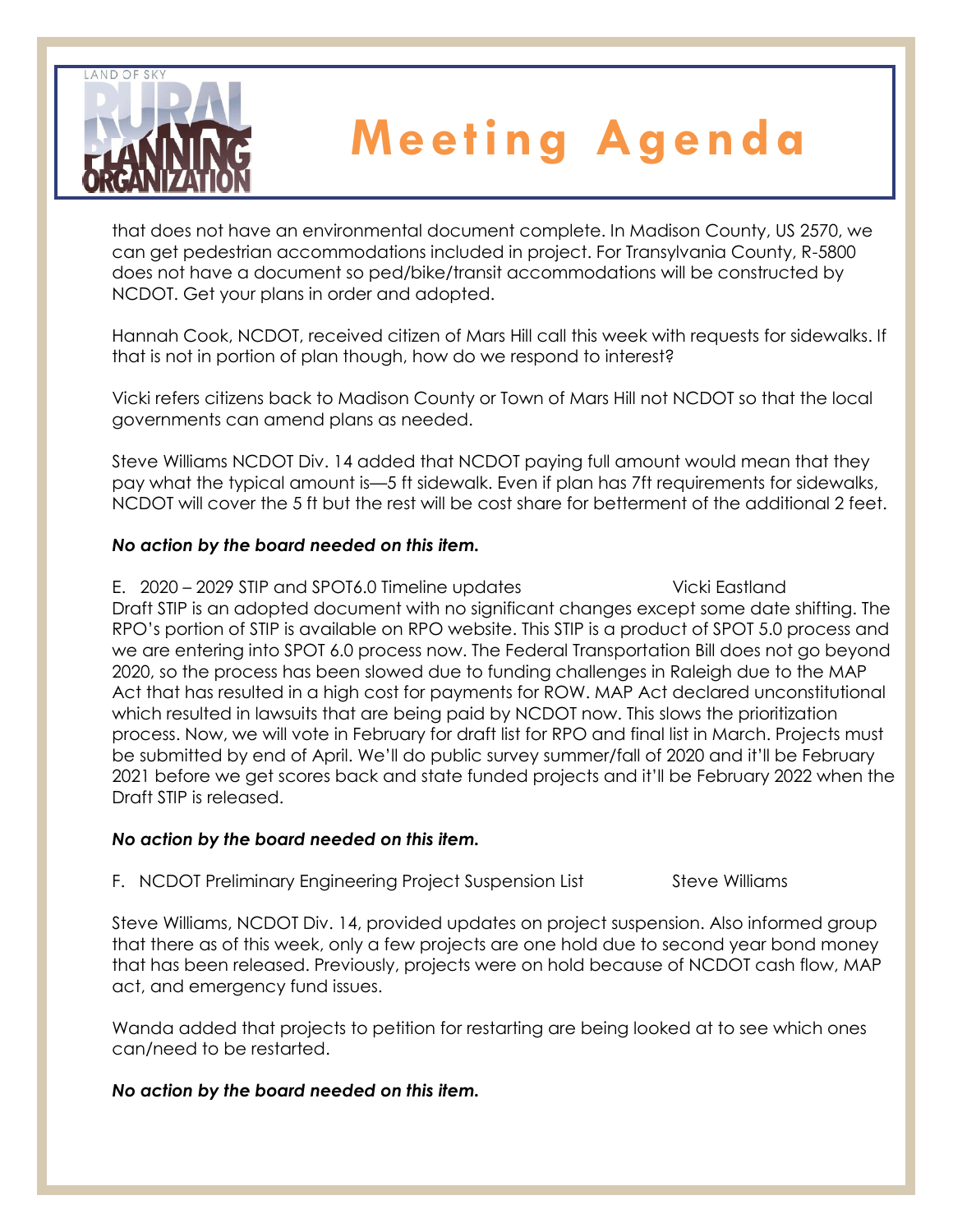

### **5. PUBLIC COMMENT**

No public comment at this time.

### **6. REGULAR UPDATES**

A. NCDOT Division 13 and 14 updates Mark Gibbs/Brian Burch

Hannah Cook, NCDOT Div 13, provided updates on Madison and Buncombe Counties. There is an effort to map active STIP projects with information including contact details, completion date, etc.

Steve Williams, NCDOT Div 14, updated group on Haywood and Transylvania Counties and reminded that the funding suspended for projects was changing.

B. Staff Updates and Housekeeping Vicki Eastland

Vicki added discussion point. In November, it will be Commissioner Landreth's last meeting. The meeting will be joint TCC, TAC, and RPO meeting in order to use it as an orientation/training opportunity.

BikeWalk NC is happening on November 8-9 in Winston-Salem. (Ritchie)

### **7. ADJOURN LOSRPO MEETING Charlie Landreth**

Matt W. entertained motion to adjourn. Daniel Sellers objected.

Three things (Daniel):

- 1. The project suspensions affects ability to forecast out of his branch, so currently suspending forecasting work at this point.
- 2. Transylvania County CTP has had a luxurious summer, but because of staff turnover, we are delaying it
- 3. NC Moves 2050 plan has been a huge outreach effort. NCDOT is doing more public outreach and seeks input and advice for ideas for where NCDOT can go pitch their NC Moves efforts.

*Matt W. entertained motion to adjourn. Brownie moved to adjourn. Kevin E. seconded.* 

### Upcoming Meeting

**Land of Sky RPO TAC & TCC – Combined Meeting on November 21, 2019**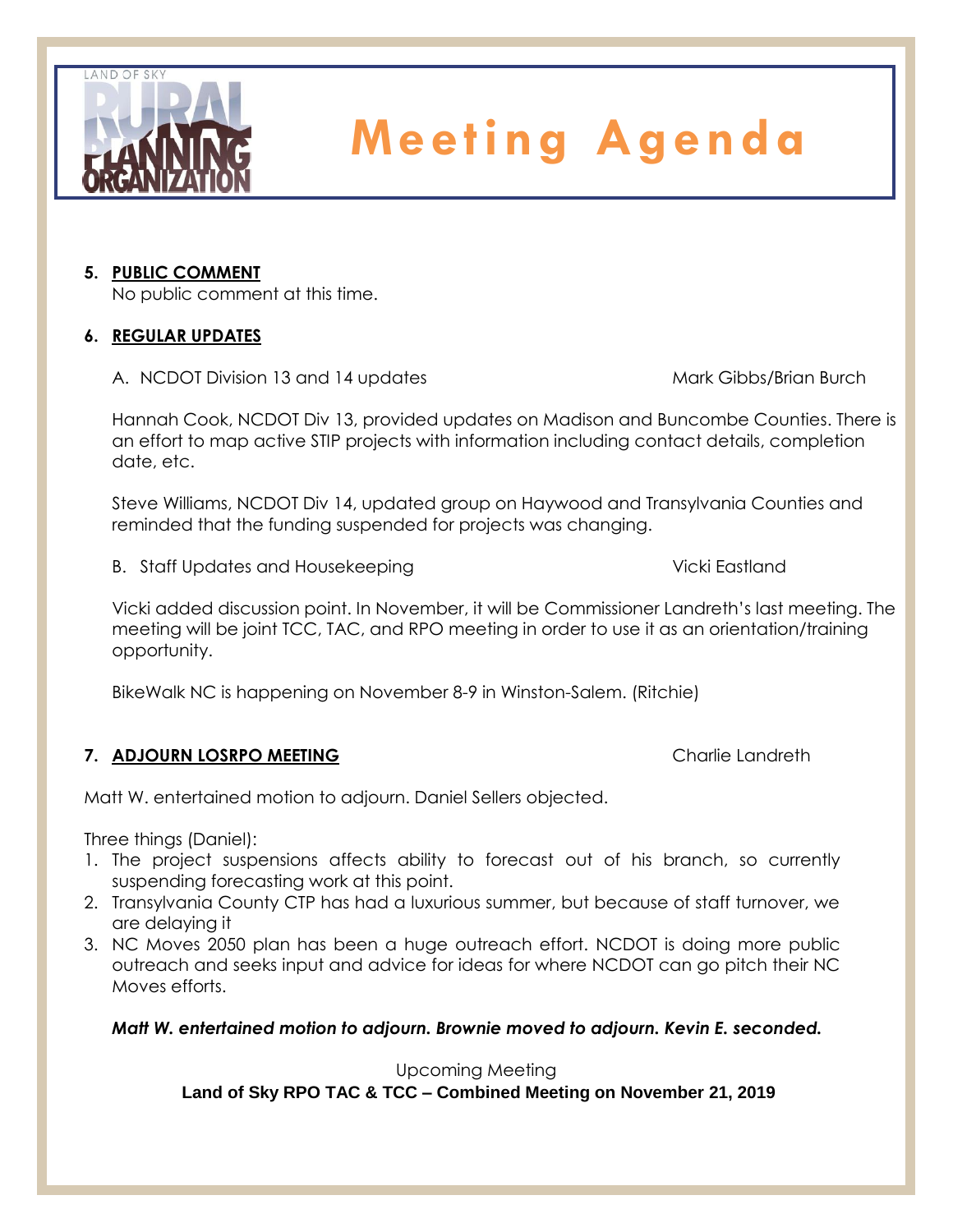

#### **Complete Street Cost Share**

*The table below illustrates the funding responsibilities for Complete Streets incorporating bicycle and pedestrian and roadway public transportation facilities.*

| <b>Complete Streets Cost Share</b> |                        |                                            |                   |  |  |  |  |
|------------------------------------|------------------------|--------------------------------------------|-------------------|--|--|--|--|
| <b>Facility Type</b>               | In Plan                | Not in Plan, but<br><b>Need Identified</b> | <b>Betterment</b> |  |  |  |  |
| <b>Pedestrian Facility</b>         | <b>NCDOT pays full</b> | <b>Cost Share</b>                          | Local             |  |  |  |  |
| <b>Bicycle Facility</b>            | <b>NCDOT pays full</b> | <b>NCDOT pays full</b>                     | Local             |  |  |  |  |
| <b>Side Path</b>                   | <b>NCDOT pays full</b> | <b>Cost Share</b>                          | Local             |  |  |  |  |
| <b>Greenway Crossing</b>           | <b>NCDOT pays full</b> | <b>Cost Share</b>                          | Local             |  |  |  |  |
| <b>Bus Pull Out</b>                | <b>NCDOT pays full</b> | <b>Cost Share</b>                          | Local             |  |  |  |  |
| <b>Bus Stop (pad only)</b>         | <b>NCDOT pays full</b> | <b>Cost Share</b>                          | Local             |  |  |  |  |

*Bicycle and pedestrian and public transportation facilities that appear in a state, regional or locally Adopted transportation plan will be included as part of the proposed roadway project. NCDOT will fully Fund the cost of designing, acquiring right of way, and constructing the identified facilities.*

The NCDOT Complete Streets Policy can be viewed on the LOSRPO website [http://www.landofsky.org/pdf/LGS/RPO/Complete\\_Streets\\_Policy.pdf](http://www.landofsky.org/pdf/LGS/RPO/Complete_Streets_Policy.pdf)

#### **SPOT6.0 Updates**

| <b>Prioritization Task</b>                                | <b>Estimated Date</b>        |
|-----------------------------------------------------------|------------------------------|
| <b>Local Meetings to select project submittals</b>        | September 2019- January 2020 |
| <b>DRAFT Projects Submittal list</b>                      | February, 2020               |
| <b>Final Project List Approved by LOS TAC</b>             | <b>March 2020</b>            |
| <b>Project Prioritization Public Survey</b>               | Summer - Fall 2020           |
| <b>DRAFT Statewide Programmed Projects and SPOT</b>       | <b>End of February 2021</b>  |
| <b>Scores Released</b>                                    |                              |
| LOSRPO Local Input Point Methodology Due                  | <b>March 1st, 2021</b>       |
| <b>Local Input Points for Regional Input Projects Due</b> | May 28th, 2021               |
| Local Input Points for Division Needs Projects Due        | October 29th 2021            |
| DRAFT 2023-2032 STIP Released                             | <b>February 2022</b>         |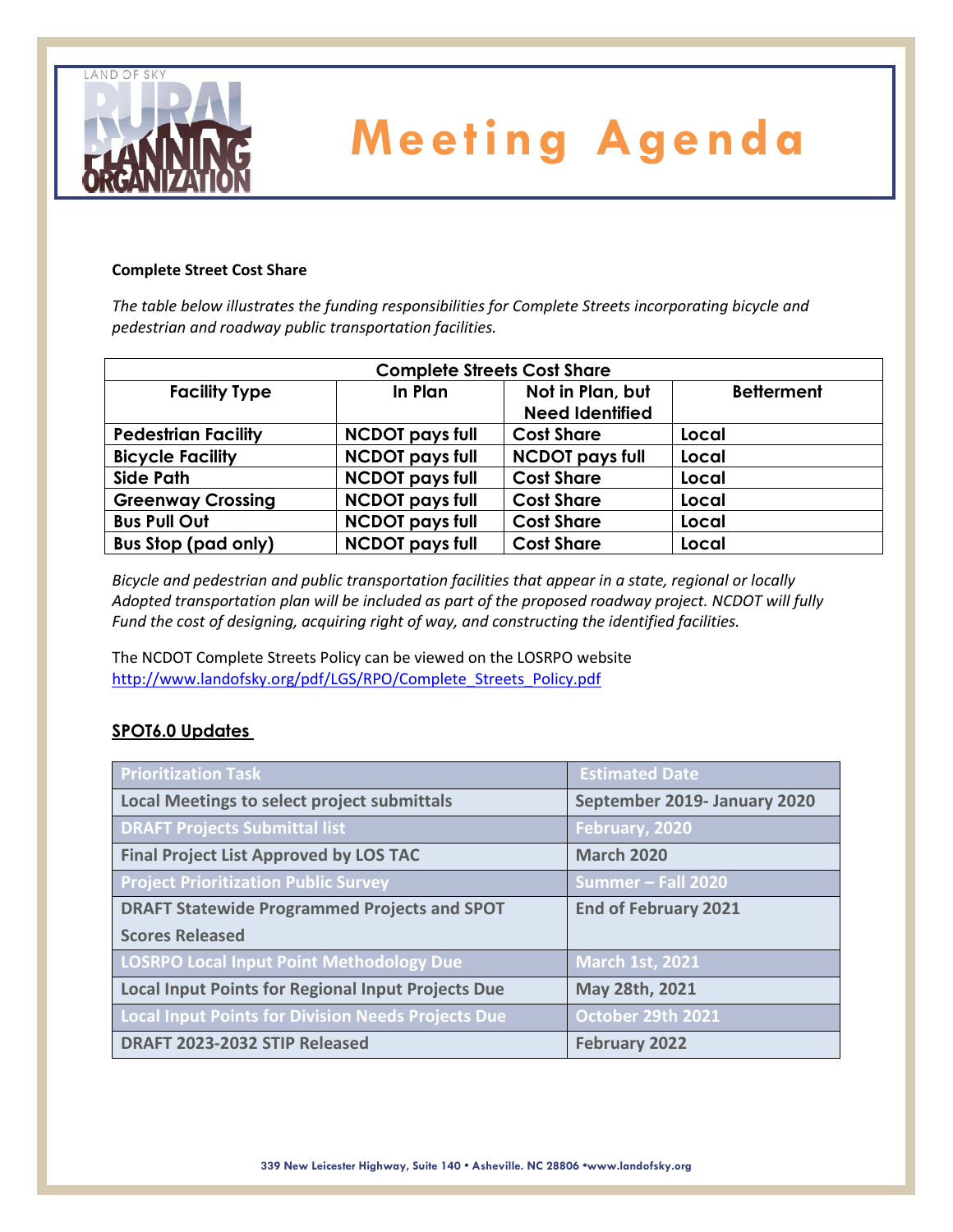

| Div | County          | Project ID     | Description                                                                                                                                                                 |  |
|-----|-----------------|----------------|-----------------------------------------------------------------------------------------------------------------------------------------------------------------------------|--|
| 13  | <b>BUNCOMBE</b> | $A-0010AA$     | I-26 (US 19-23)FROM SR 1781 (BROADWAY STREET) - EXIT<br>25                                                                                                                  |  |
| 13  | <b>BUNCOMBE</b> | $A-0010AB$     | I-26 (US 19/23)FROM US 25 TO SR 2007 (MARS HILL<br>HIGHWAY)                                                                                                                 |  |
| 13  | <b>BUNCOMBE</b> | $A-0010AC$     | I-26(US 19/23)FROM SR 2207 (MARS HILL HIGHWAY) TO<br><b>SOUTH OF S</b>                                                                                                      |  |
| 13  | <b>BUNCOMBE</b> | $U - 6173$     | US 25/US 70 FROM NORTH OF SR 1584 (TILLERY BRANCH<br><b>ROAD) TO S</b>                                                                                                      |  |
| 13  | <b>BUNCOMBE</b> | I-4759         | Convert grade separation to an interchange and construct two lane<br>roadway on I-40 at SR 1228 (Liberty Road) from US 19-23/NC<br>151 to SR 1224 with part on new location |  |
| 13  | <b>BUNCOMBE</b> | $I-6054A$      | I-40 BUNCOMBE & HAYWOOD COUNTIES FROM US<br>74(SMOKY MOUNTAIN E                                                                                                             |  |
| 13  | <b>BUNCOMBE</b> | $I-6054B$      | I-40 BUNCOMBE & HAYWOOD COUNTIES FROM NC 215<br>(CHAMPION DRIVE                                                                                                             |  |
| 13  | <b>BUNCOMBE</b> | I-5889B        | I-40 BUNCOMBE COUNTY Roadway Rehabilitation I-40 from<br>MP 46                                                                                                              |  |
| 13  | <b>BUNCOMBE</b> | U-5973         | US 19 BUSINES AND SR 1740 (NEWSTOCK ROAD)<br>CONSTRUCT INTERSECTION IMPROVEMENTS                                                                                            |  |
| 13  | <b>BUNCOMBE</b> | U-5972         | NC 63 (NEW LEICESTER HWY)NC 63 (NEW LEICESTER<br>HIGHWAY) FRM N                                                                                                             |  |
| 13  | <b>MADISON</b>  | B-5895         | REPLACE BRIDGE 67 OVER FRENCH BROAD RIVER ON<br><b>US 25/US 70</b>                                                                                                          |  |
| 13  | <b>MADISON</b>  | <b>BR-0089</b> | Replace Bridge 560015 on NC212 over Shelton Laurel Creek                                                                                                                    |  |
| 13  | <b>MADISON</b>  | R-5837         | US 25, FROM US 25/70 BUSINESS (NORTH MAIN STREET)<br>TO SR 1143                                                                                                             |  |
| 13  | <b>MADISON</b>  | R-5924         | US 25/70 FROM EAST OF SR 1392 (SKYWAY DRIVE) TO US<br>25/70 BU                                                                                                              |  |
| 14  | <b>HAYWOOD</b>  | B-3186         | REPLACE BRIDGE 155 & 158 OVER RICHLAND CREEK ON<br><b>US 23-74 NBL</b>                                                                                                      |  |
| 14  | <b>HAYWOOD</b>  | B-5541         | REPLACE BRIDGE 236 OVER SR 1513 ON I-40                                                                                                                                     |  |
| 14  | <b>HAYWOOD</b>  | B-5898         | REPLACE BRIDGE 168 OVER US 19 AND US 23 ON US<br>23/US 74                                                                                                                   |  |
| 14  | <b>HAYWOOD</b>  | B-5982         | US 74 REPLACE BRIDGE 430095 OVER SOUTHERN<br>RAILROAD.                                                                                                                      |  |
| 14  | <b>HAYWOOD</b>  | BR-0022        | Bridge 430122 on US 19,23,74 SBL over NC 209                                                                                                                                |  |
| 14  | <b>HAYWOOD</b>  | I-5834         | I-40 FROM MILE MARKER 27 TO MILE MARKER 34.<br>PAVEMENT REHABIL                                                                                                             |  |
| 14  | <b>HAYWOOD</b>  | I-5924         | I-40 - HAYWOOD COUNTY FROM MILEMARKER 15 TO<br>MILEMARKER 20.5.                                                                                                             |  |